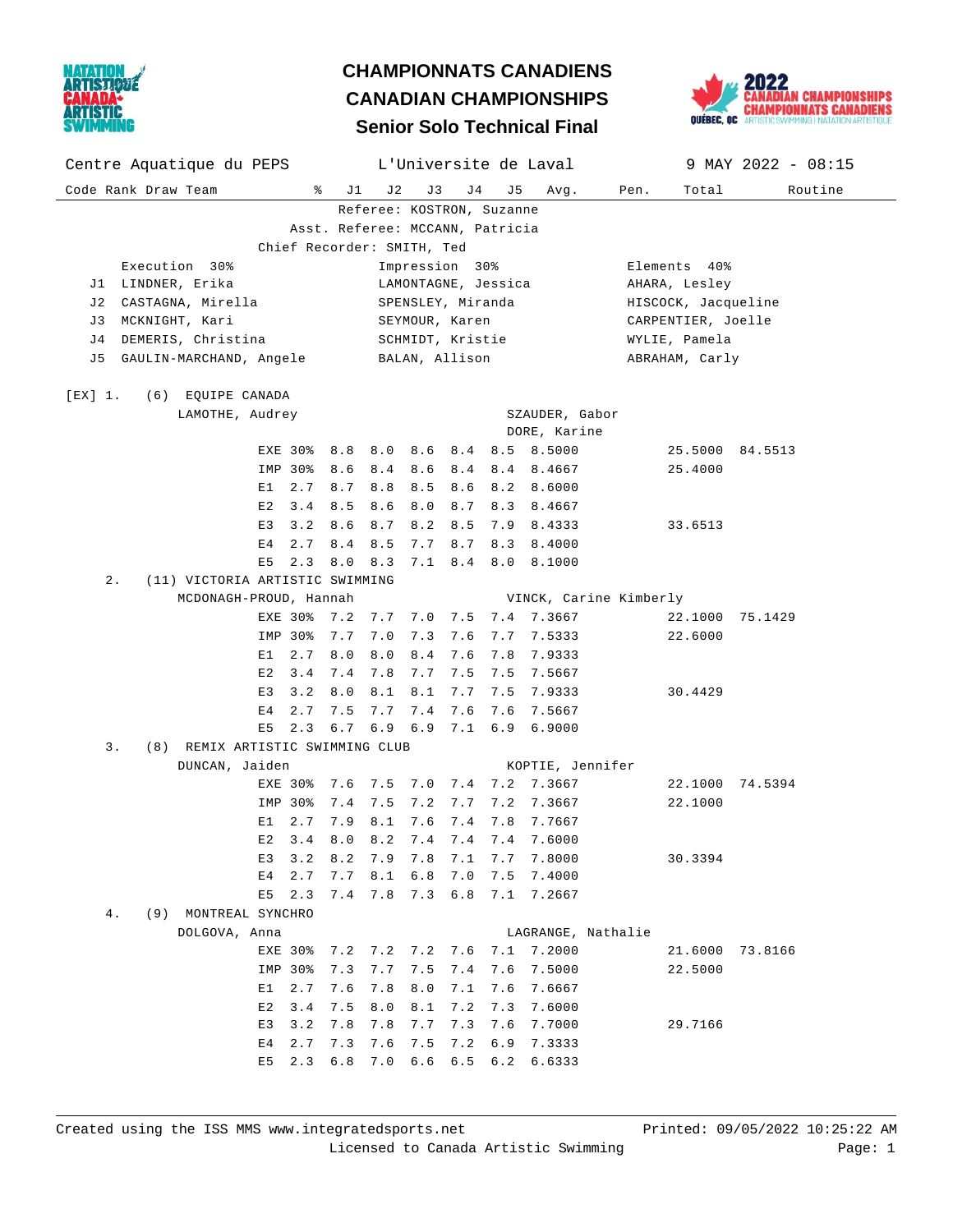

## **Senior Solo Technical Final CHAMPIONNATS CANADIENS CANADIAN CHAMPIONSHIPS**



| Centre Aquatique du PEPS L'Universite de Laval |                                                |                                                       | 9 MAY 2022 - 08:15         |  |  |  |  |  |  |
|------------------------------------------------|------------------------------------------------|-------------------------------------------------------|----------------------------|--|--|--|--|--|--|
| Code Rank Draw Team<br>៖<br>J 1                | J 2<br>J 3                                     | J 4<br>J5<br>Avg.<br>Pen.                             | Total<br>Routine           |  |  |  |  |  |  |
| 5.<br>(10) CALGARY AQUABELLES                  |                                                |                                                       |                            |  |  |  |  |  |  |
| WINKELAAR, Cassandra<br>TREGALE, Jenn          |                                                |                                                       |                            |  |  |  |  |  |  |
|                                                |                                                | MCLEAN, Maxime                                        |                            |  |  |  |  |  |  |
| EXE 30%<br>8.3                                 | 7.8<br>7.4<br>7.8                              | 7.7000<br>7.5                                         | 23.1000 73.0970            |  |  |  |  |  |  |
| 8.2<br>IMP 30%                                 | 7.8<br>7.9<br>7.4                              | 7.8<br>7.8333                                         | 23.5000                    |  |  |  |  |  |  |
| 2.7<br>8.2<br>E1                               | 8.0<br>8.2<br>7.7                              | 8.0<br>8.0667                                         |                            |  |  |  |  |  |  |
| 7.8<br>E 2<br>3.4                              | 8.1<br>7.9<br>7.8                              | 8.0<br>7.9000                                         |                            |  |  |  |  |  |  |
| E3<br>3.2<br>8.0                               | 8.2<br>7.7<br>7.6                              | 8.1<br>7.9333                                         | 26.4970                    |  |  |  |  |  |  |
| 2.7<br>7.7<br>Ε4                               | 8.2<br>7.6<br>7.7                              | 7.6667<br>7.4                                         |                            |  |  |  |  |  |  |
| 0.0<br>E5<br>2.3                               | 0.0<br>0.0<br>0.0                              | 0.0<br>0.0000                                         |                            |  |  |  |  |  |  |
| (2) ATLANTIS SYNCHRO<br>б.                     |                                                |                                                       |                            |  |  |  |  |  |  |
| REGAN, Sarah                                   |                                                | MERRILL , Ally                                        |                            |  |  |  |  |  |  |
| EXE 30%<br>7.0                                 | 7.2<br>6.7<br>7.1                              | 7.6<br>7.1000                                         | 21.3000 72.1620            |  |  |  |  |  |  |
| IMP 30%<br>7.2                                 | 7.3<br>6.9<br>7.5                              | 7.2667<br>7.3                                         | 21.8000                    |  |  |  |  |  |  |
| 6.8<br>E1<br>2.7                               | 6.9<br>7.0<br>7.0                              | 7.3<br>6.9667                                         |                            |  |  |  |  |  |  |
| E2<br>3.4<br>6.9                               | 7.2<br>7.9<br>7.3                              | 7.4<br>7.3000                                         |                            |  |  |  |  |  |  |
| E3<br>3.2<br>7.4                               | 7.5<br>7.8<br>7.5                              | 7.7<br>7.5667                                         | 29.0620                    |  |  |  |  |  |  |
| 2.7<br>7.0<br>Ε4                               | 7.3<br>7.6<br>7.3                              | 7.4<br>7.3333                                         |                            |  |  |  |  |  |  |
| 6.8<br>E5<br>2.3                               | 7.5<br>7.2<br>6.7                              | 7.2<br>7.0667                                         |                            |  |  |  |  |  |  |
| (4) EXCEL ARTISTIC SWIMMING<br>7.              |                                                |                                                       |                            |  |  |  |  |  |  |
| SMITH, Bethany                                 |                                                | ALENTEJANO, Teresa                                    |                            |  |  |  |  |  |  |
| EXE 30%<br>7.3                                 | 7.1<br>7.0<br>7.2                              | 7.0<br>7.1000                                         | 21.3000 71.8676            |  |  |  |  |  |  |
| 7.5<br>IMP 30%                                 | 7.1<br>7.3<br>7.1                              | 7.5<br>7.3000                                         | 21.9000                    |  |  |  |  |  |  |
| E1<br>2.7<br>7.5                               | 7.4<br>6.5<br>7.5                              | 7.4<br>7.4333                                         |                            |  |  |  |  |  |  |
| E2<br>3.4<br>7.2                               | 7.2<br>7.0<br>7.1                              | 7.3<br>7.1667                                         |                            |  |  |  |  |  |  |
| E3<br>3.2<br>7.0                               | 7.5<br>7.2<br>7.3                              | 6.9<br>7.1667                                         | 28.6676                    |  |  |  |  |  |  |
| 2.7<br>6.9<br>Ε4                               | 7.3<br>6.9<br>7.1                              | 7.3<br>7.1000                                         |                            |  |  |  |  |  |  |
| E5<br>2.3<br>6.8                               | 6.9<br>7.2<br>6.6                              | 7.1<br>6.9333                                         |                            |  |  |  |  |  |  |
| 8.<br>(3) PACIFIC WAVE SYNCHRO                 |                                                |                                                       |                            |  |  |  |  |  |  |
|                                                | SEFAYI, Seray<br>CHEN, Meng                    |                                                       |                            |  |  |  |  |  |  |
|                                                |                                                | STIRRAT, Katie                                        |                            |  |  |  |  |  |  |
| EXE 30%<br>6.8                                 | 7.1<br>6.9<br>7.0                              | 6.6<br>6.9000                                         | 20.7000 70.2065            |  |  |  |  |  |  |
| 7.4<br>IMP 30%                                 | 6.7<br>7.1<br>7.2                              | 6.8<br>7.0333                                         | 21.1000                    |  |  |  |  |  |  |
| 2.7<br>Е1<br>7.1                               | 7.3<br>7.0<br>7.2                              | 7.8<br>7.2000                                         |                            |  |  |  |  |  |  |
| 6.6<br>E 2<br>3.4                              | 7.6<br>7.3<br>7.4                              | 7.6<br>7.4333                                         |                            |  |  |  |  |  |  |
|                                                | E3 3.2 7.5 7.7 7.2 7.4 7.4 7.4333              |                                                       | 28.4065                    |  |  |  |  |  |  |
| E4 2.7 6.4                                     | 7.1                                            | 6.6 6.7 6.9 6.7333                                    |                            |  |  |  |  |  |  |
| E5                                             |                                                | 2.3 6.5 7.0 6.2 6.2 6.7 6.4667                        |                            |  |  |  |  |  |  |
| 9.                                             | (7) EDMONTON AURORA SYNCHRONIZED SWIMMING CLUB |                                                       |                            |  |  |  |  |  |  |
| BATH, Katie                                    |                                                | WEGNER, Annette<br>EXE 30% 7.1 7.3 6.7 6.8 6.9 6.9333 |                            |  |  |  |  |  |  |
|                                                |                                                |                                                       | 20.8000 69.9117<br>20.9000 |  |  |  |  |  |  |
| IMP 30%<br>7.0<br>2.7<br>7.3<br>E 1            | 7.1                                            | 6.9 7.0 6.9 7.0 6.9667<br>7.5 6.9 7.5 7.3000          |                            |  |  |  |  |  |  |
| $3.4 \quad 6.7$<br>E2                          | 7.3                                            | 7.4 7.3 7.1 7.2333                                    |                            |  |  |  |  |  |  |
| E3<br>3.2<br>7.0                               | 7.2                                            | 7.3 6.9 7.0 7.0667                                    | 28.2117                    |  |  |  |  |  |  |
| 2.7<br>6.8<br>Е4                               | 7.3<br>7.2                                     | 7.1 6.7 7.0333                                        |                            |  |  |  |  |  |  |
| $E5$ 2.3 6.2 6.7                               |                                                | 6.6 6.1 6.7 6.5000                                    |                            |  |  |  |  |  |  |
|                                                |                                                |                                                       |                            |  |  |  |  |  |  |